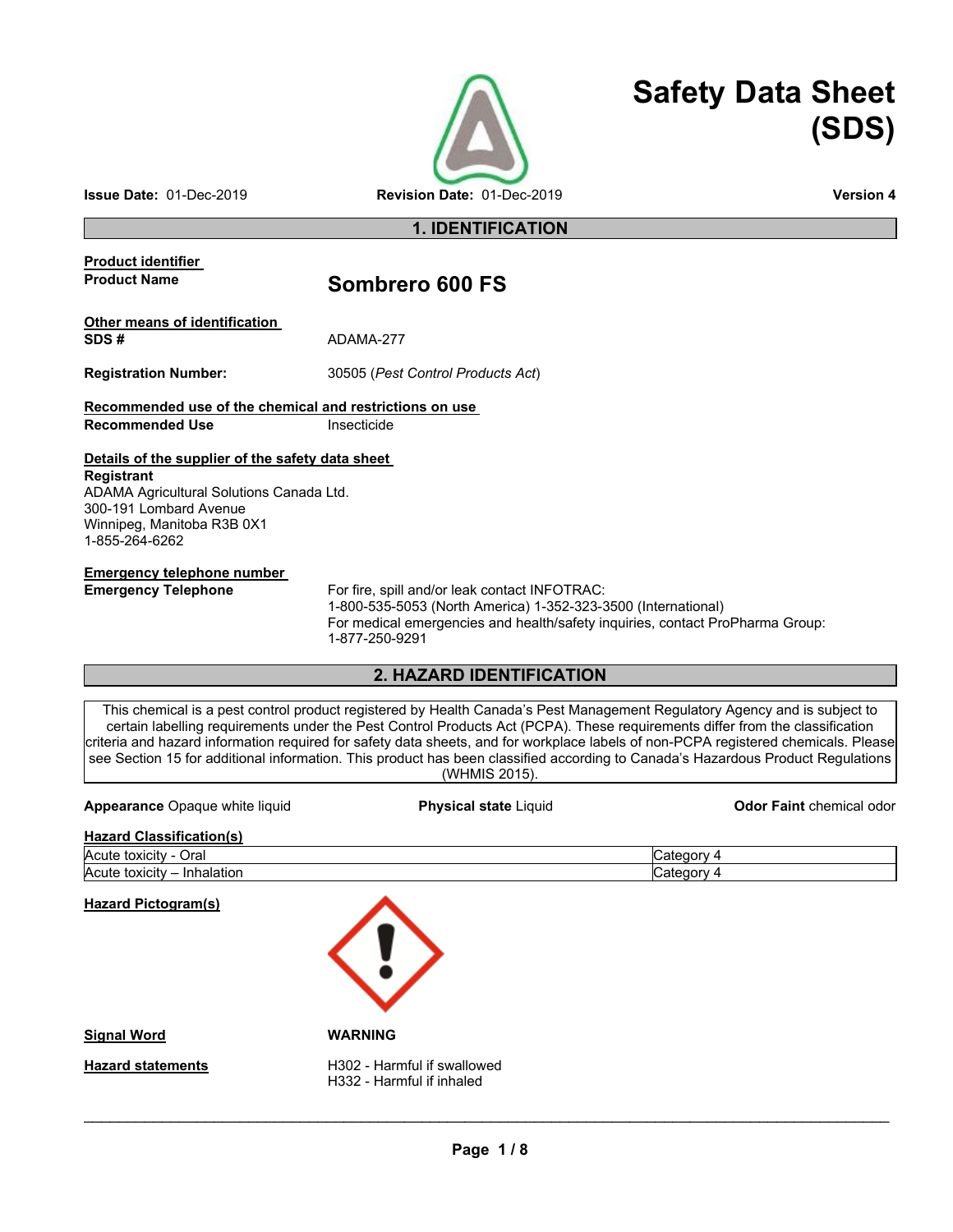### **Precautionary Statements - Prevention**

P261 - Avoid breathing dust/fume/gas/mist/vapors/spray

P271 - Use only outdoors or in a well-ventilated area

P265 - Wash face, hands and any exposed skin thoroughly after handling

P270 - Do not eat, drink or smoke when using this product

#### **Precautionary Statements - Response**

P304+P340 - IF INHALED: Remove victim to fresh air and keep at rest in a position comfortable for breathing P312 - Call a poison center or doctor/physician if you feel unwell P301+P312 - IF SWALLOWED: Call a POISON CENTER or doctor/physician if you feel unwell P330 - Rinse mouth

#### **Precautionary Statements - Disposal**

P501 - Dispose of contents/container to an approved waste disposal plant

#### **Other hazards**

H410 - Very toxic to aquatic life with long lasting effects

#### **3. COMPOSITION/INFORMATION ON INGREDIENTS**

| <b>Chemical name</b> | <b>CAS No</b>    | Weight % |
|----------------------|------------------|----------|
| Imidacioprid         | 138261<br>1-41-3 | 48.4     |
| Glvcerol             | $56 - 81 - 5$    | U.       |

Ingredients not precisely identified are proprietary or non-hazardous. Values are not product specifications.

#### **4. FIRST AID MEASURES**

#### **Description of first aid measures**

| <b>General Advice</b>                                       | Take the container, label or product name and Pest Control Product Registration Number<br>with you when seeking medical attention.                                                                                                                                            |
|-------------------------------------------------------------|-------------------------------------------------------------------------------------------------------------------------------------------------------------------------------------------------------------------------------------------------------------------------------|
| <b>Eye Contact</b>                                          | Hold eye open and rinse slowly and gently with water for 15 to 20 minutes. Remove contact<br>lenses, if present, after the first 5 minutes, then continue rinsing eye. Call a poison control<br>center or doctor for treatment advice.                                        |
| <b>Skin Contact</b>                                         | Take off contaminated clothing. Wash off immediately with plenty of water for at least 15<br>minutes. Call a poison control center or doctor for treatment advice.                                                                                                            |
| <b>Inhalation</b>                                           | Move person to fresh air. If person is not breathing, call 911 or an ambulance, then give<br>artificial respiration, preferably mouth-to-mouth if possible. Call a poison control center or<br>doctor for further treatment advice.                                           |
| Ingestion                                                   | Call a poison control center or doctor immediately for treatment advice. Have person sip a<br>glass of water if able to swallow. Do not induce vomiting unless told to do so by a poison<br>control center or doctor. Do not give anything by mouth to an unconscious person. |
| Most important symptoms and effects, both acute and delayed |                                                                                                                                                                                                                                                                               |
| <b>Symptoms</b>                                             | May cause eye irritation. Harmful if swallowed. Harmful if inhaled.                                                                                                                                                                                                           |
|                                                             | Indication of any immediate medical attention and special treatment needed                                                                                                                                                                                                    |
| <b>Notes to Physician</b>                                   | There is no specific antidote. Treat symptomatically.                                                                                                                                                                                                                         |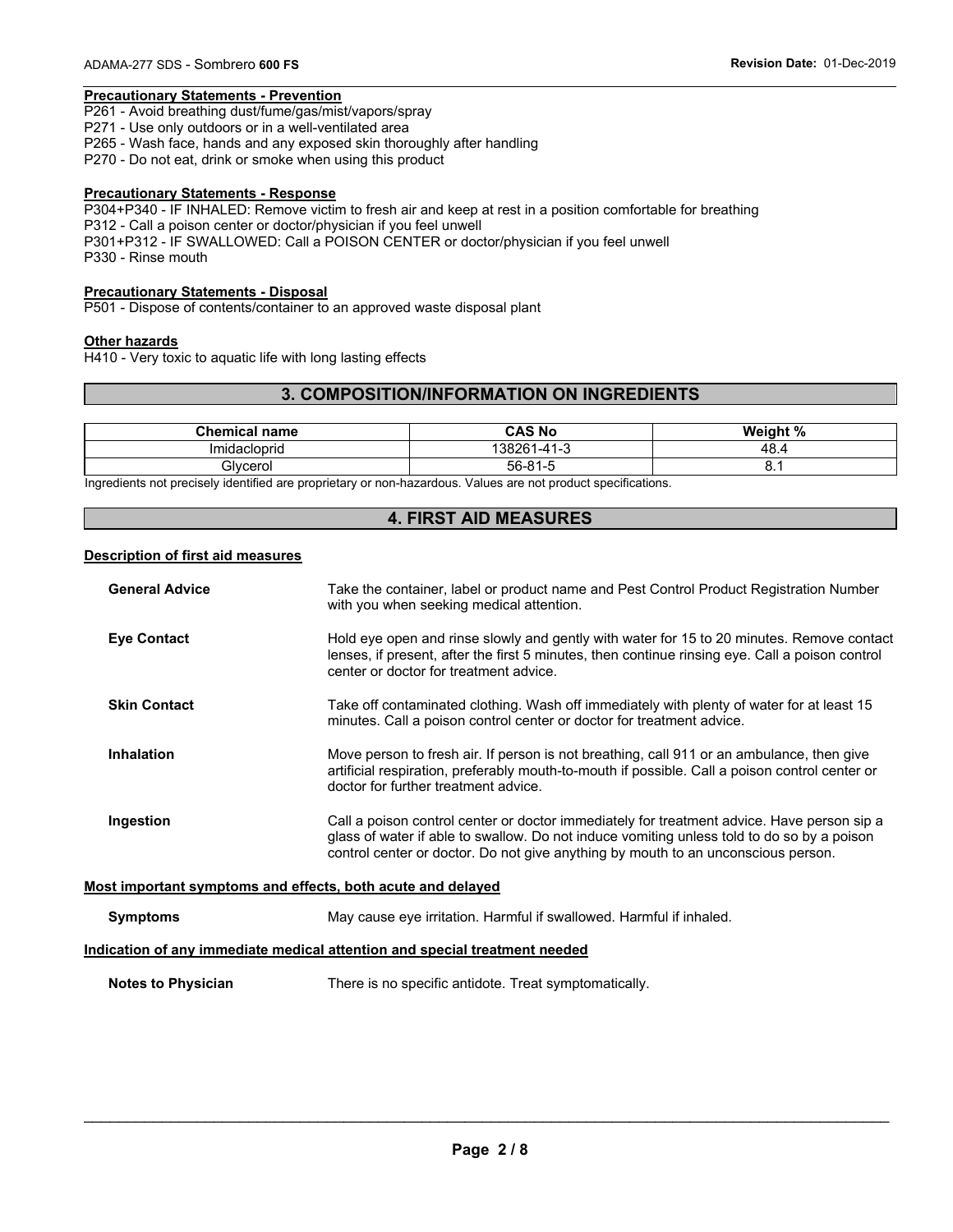#### **5. FIRE-FIGHTING MEASURES**

#### **Suitable Extinguishing Media**

Foam. Carbon dioxide (CO<sub>2</sub>). Dry chemical. Water spray (fog).

#### **Unsuitable Extinguishing Media** Not determined.

#### **Specific Hazards Arising from the Chemical**

Not determined.

**Hazardous combustion products:** Chloride compounds. Hydrogen chloride. Nitrogen oxides (NOx). Carbon monoxide. Hydrogen cyanide.

#### **Protective equipment and precautions for firefighters**

As in any fire, wear self-contained breathing apparatus pressure-demand, MSHA/NIOSH (approved or equivalent) and full protective gear. Evacuate area of unprotected personnel. Remain upwind of fire to avoid hazardous vapors and decomposition products. Prevent runoff from fire control or dilution from entering streams, sewers, or drinking water supply.

#### **6. ACCIDENTAL RELEASE MEASURES**

#### **Personal precautions, protective equipment and emergency procedures**

| <b>Personal Precautions</b>                                  | Wear protective clothing as described in Section 8 of this safety data sheet. Isolate hazard<br>area. Keep unnecessary and unprotected personnel from entering. Avoid creating dust.                                                                                                                                                                                                                                                                                                                                                                                                                                        |
|--------------------------------------------------------------|-----------------------------------------------------------------------------------------------------------------------------------------------------------------------------------------------------------------------------------------------------------------------------------------------------------------------------------------------------------------------------------------------------------------------------------------------------------------------------------------------------------------------------------------------------------------------------------------------------------------------------|
| <b>Environmental precautions</b>                             |                                                                                                                                                                                                                                                                                                                                                                                                                                                                                                                                                                                                                             |
| <b>Environmental precautions</b>                             | Prevent from entering into soil, ditches, sewers, waterways and/or groundwater. See<br>Section 12, Ecological Information. See Section 13: DISPOSAL CONSIDERATIONS.                                                                                                                                                                                                                                                                                                                                                                                                                                                         |
| Methods and material for containment and cleaning up         |                                                                                                                                                                                                                                                                                                                                                                                                                                                                                                                                                                                                                             |
| <b>Methods for Containment</b>                               | Prevent further leakage or spillage if safe to do so. Dike far ahead of spill; use dry sand to<br>contain the flow of material.                                                                                                                                                                                                                                                                                                                                                                                                                                                                                             |
| <b>Methods for Clean-Up</b>                                  | Sweep up with a minimum of dusting. Pick up and transfer to properly labeled containers.<br>Wash area with soap and water. Absorb rinsate with appropriate absorbent and transfer this<br>material to a properly labeled container for disposal.                                                                                                                                                                                                                                                                                                                                                                            |
|                                                              | 7. HANDLING AND STORAGE                                                                                                                                                                                                                                                                                                                                                                                                                                                                                                                                                                                                     |
| <b>Precautions for safe handling</b>                         |                                                                                                                                                                                                                                                                                                                                                                                                                                                                                                                                                                                                                             |
| <b>Advice on Safe Handling</b>                               | Handle in accordance with good industrial hygiene and safety practice. Avoid contact with<br>skin, eyes or clothing. Avoid breathing dust or fume. Use personal protection recommended<br>in Section 8. Obtain special instructions before use. Do not handle until all safety<br>precautions have been read and understood. Wash face, hands and any exposed skin<br>thoroughly after handling. Open and handle container with care. Avoid spilling. Do not<br>contaminate water, food or feed by storage, disposal or by cleaning equipment. Do not eat,<br>drink, smoke, or apply cosmetics while handling this product. |
| Conditions for safe storage, including any incompatibilities |                                                                                                                                                                                                                                                                                                                                                                                                                                                                                                                                                                                                                             |
| <b>Storage Conditions</b>                                    | This product must be stored above 5°C. Do not contaminate other pesticides, fertilizers,<br>water, food or feed by storage, disposal or cleaning activities. Store in original container<br>and out of the reach of children, preferably in a locked storage area. Keep container tightly<br>closed and store in a cool $(5^{\circ}C)$ , dry and well-ventilated place out of direct sunlight.                                                                                                                                                                                                                              |
| <b>Packaging Materials</b>                                   | Exposure to moisture or excessive handling of water soluble packets may cause breakage.                                                                                                                                                                                                                                                                                                                                                                                                                                                                                                                                     |
| <b>Incompatible Materials</b>                                | None known.                                                                                                                                                                                                                                                                                                                                                                                                                                                                                                                                                                                                                 |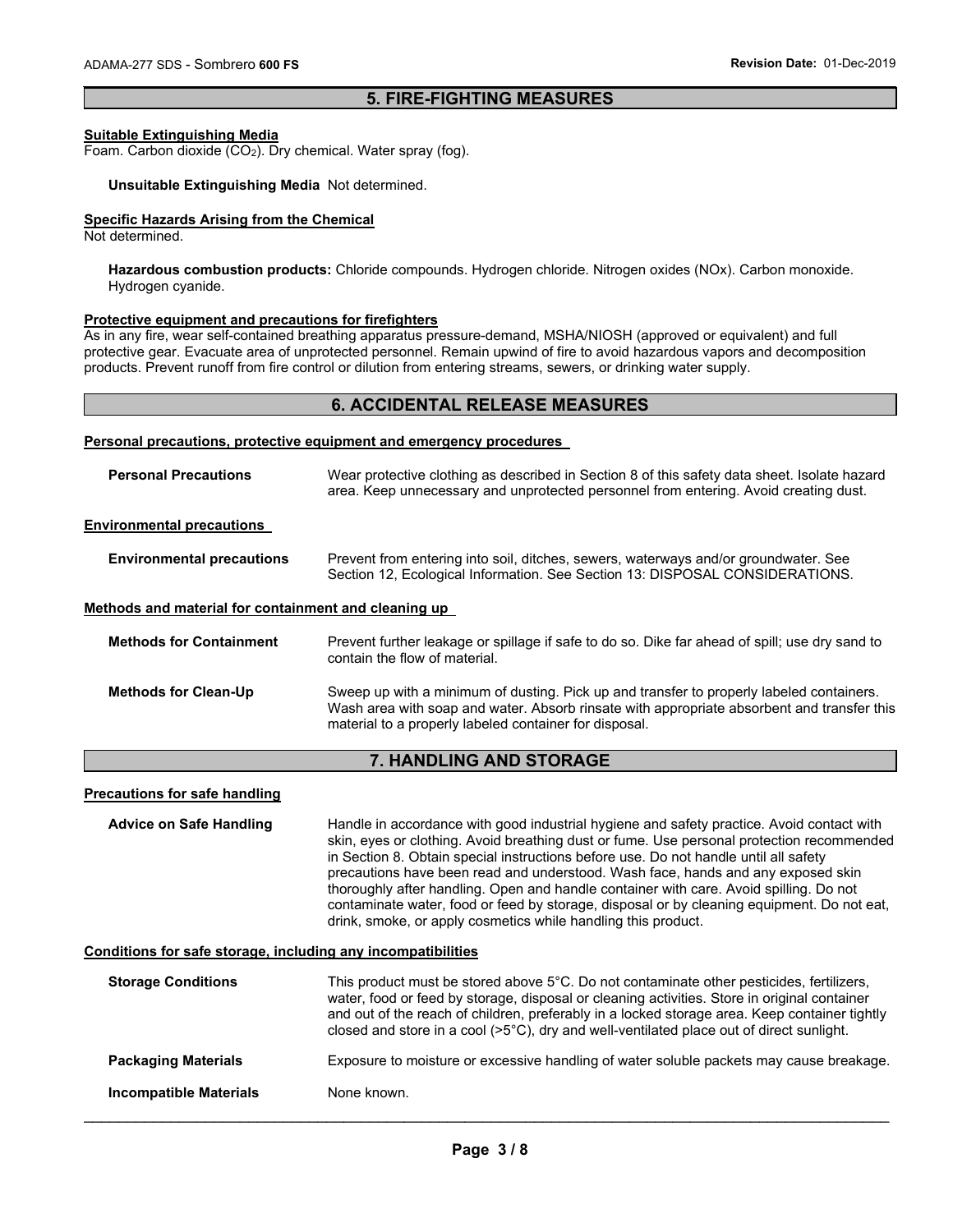### **8. EXPOSURE CONTROLS/PERSONAL PROTECTION**

#### **Exposure Guidelines**

| <b>Chemical name</b> | <b>ACGIH TLV</b> | <b>OSHA PEL</b>                          | <b>NIOSH IDLH</b> |
|----------------------|------------------|------------------------------------------|-------------------|
| Glycerol             |                  | TWA: 15 mg/m <sup>3</sup> mist, total    |                   |
| 56-81-5              |                  | particulate                              |                   |
|                      |                  | TWA: 5 $mq/m3$ mist, respirable          |                   |
|                      |                  | fraction                                 |                   |
|                      |                  | (vacated) TWA: $10 \text{ mg/m}^3$ mist, |                   |
|                      |                  | total particulate                        |                   |
|                      |                  | (vacated) TWA: $5 \text{ mg/m}^3$ mist,  |                   |
|                      |                  | respirable fraction                      |                   |

#### **Appropriate engineering controls**

| <b>Engineering Controls</b>     | Use only with adequate ventilation. Use process enclosures, local exhaust ventilation, or<br>other engineering controls to keep worker exposure to airborne contaminants below any<br>recommended or statutory limits. |
|---------------------------------|------------------------------------------------------------------------------------------------------------------------------------------------------------------------------------------------------------------------|
|                                 | Individual protection measures, such as personal protective equipment                                                                                                                                                  |
| <b>Eye/Face Protection</b>      | Use splash goggles or face shield when contact may occur.                                                                                                                                                              |
| <b>Skin and Body Protection</b> | Wear chemical-resistant gloves, footwear, and protective clothing appropriate for the risk of<br>exposure. Viton or other impervious gloves are required. Long sleeve shirt, trousers, and<br>safety shoes.            |
| <b>Respiratory Protection</b>   | Ensure adequate ventilation, especially in confined areas. Wear an appropriate<br>NIOSH/MSHA approved respirator if ventilation is inadequate.                                                                         |

**General Hygiene Considerations** Handle in accordance with good industrial hygiene and safety practice.

#### **9. PHYSICAL AND CHEMICAL PROPERTIES**

#### **Information on basic physical and chemical properties**

| <b>Physical state</b><br>Appearance<br>Color | Liquid<br>Opaque white liquid<br>White | Odor<br><b>Odor Threshold</b> | Faint chemical odor<br>Not determined |
|----------------------------------------------|----------------------------------------|-------------------------------|---------------------------------------|
| <b>Property</b>                              | <b>Values</b>                          | Remarks • Method              |                                       |
| рH                                           | 7.08                                   |                               |                                       |
| Melting point / freezing point               | Not determined                         |                               |                                       |
| Boiling point / boiling range                | Not determined                         |                               |                                       |
| <b>Flash point</b>                           | $>79^{\circ}$ C                        |                               |                                       |
| <b>Evaporation Rate</b>                      | Not determined                         |                               |                                       |
| <b>Flammability (Solid, Gas)</b>             | Not determined                         |                               |                                       |
| <b>Flammability Limit in Air</b>             |                                        |                               |                                       |
| <b>Upper flammability or explosive</b>       | Not determined                         |                               |                                       |
| limits                                       |                                        |                               |                                       |
| Lower flammability or explosive              | Not determined                         |                               |                                       |
| limits                                       |                                        |                               |                                       |
| <b>Vapor Pressure</b>                        | Not determined                         |                               |                                       |
| <b>Vapor Density</b>                         | Not determined                         |                               |                                       |
| <b>Relative Density</b>                      | 1.2345 $g/mL$                          |                               |                                       |
| <b>Water Solubility</b>                      | dispersible                            |                               |                                       |
| Solubility in other solvents                 | Not determined                         |                               |                                       |
| <b>Partition Coefficient</b>                 | Not determined                         |                               |                                       |
| <b>Autoignition temperature</b>              | Not determined                         |                               |                                       |
| <b>Decomposition temperature</b>             | Not determined                         |                               |                                       |
| <b>Kinematic viscosity</b>                   | Not determined                         |                               |                                       |
| <b>Dynamic Viscosity</b>                     | Not determined                         |                               |                                       |
| <b>Explosive Properties</b>                  | Not determined                         |                               |                                       |
| <b>Oxidizing Properties</b>                  | Not determined                         |                               |                                       |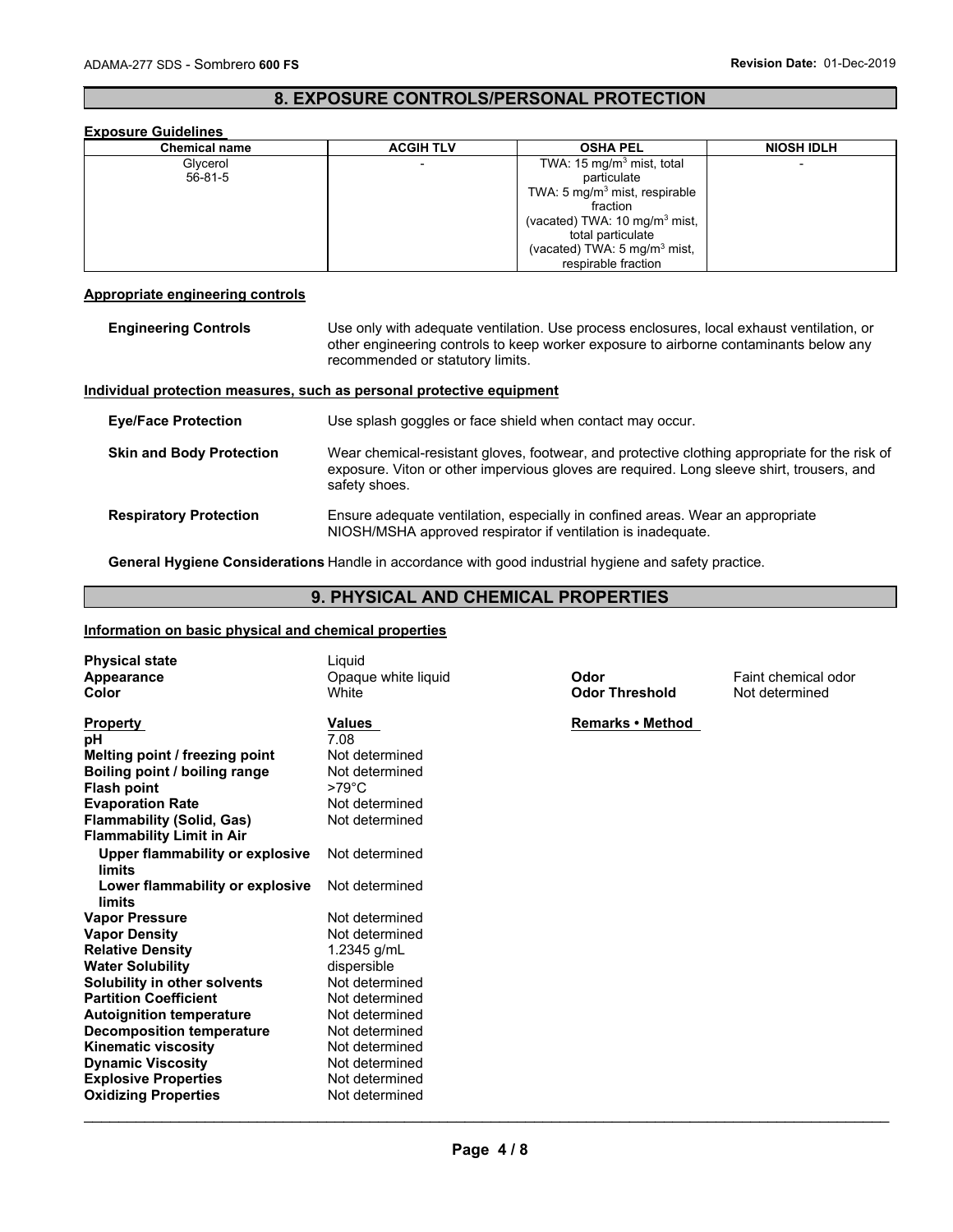### **10. STABILITY AND REACTIVITY**

#### **Reactivity**

Not reactive under normal conditions.

#### **Chemical stability**

Stable under recommended storage conditions.

#### **Possibility of hazardous reactions**

None under normal processing.

**Hazardous Polymerization** Hazardous polymerization does not occur.

#### **Conditions to Avoid**

See Sec. 7 Handling & Storage.

#### **Incompatible materials**

None known.

#### **Hazardous decomposition products**

Hydrogen chloride. Nitrogen oxides (NOx). Hydrogen cyanide. Carbon monoxide.

### **11. TOXICOLOGICAL INFORMATION**

#### **Information on likely routes of exposure**

| Eve Contact  | Avoid contact with eyes. |
|--------------|--------------------------|
| Skin Contact | Avoid contact with skin. |
| Inhalation   | Harmful by inhalation.   |
| Ingestion    | Harmful if swallowed.    |

#### **Component Information**

| Chemical name | Oral LD50           | Dermal LD50          | <b>Inhalation LC50</b>               |
|---------------|---------------------|----------------------|--------------------------------------|
| Imidacloprid  | $= 410$ mg/kg (Rat) |                      | $> 69$ mg/m <sup>3</sup> (Rat) 4 h   |
| 138261-41-3   |                     |                      | $>$ 5323 mg/m <sup>3</sup> (Rat) 4 h |
| Glycerol      | = 12600 mg/kg (Rat) | $> 10$ g/kg (Rabbit) | $>$ 570 mg/m <sup>3</sup> (Rat) 1 h  |
| $56 - 81 - 5$ |                     |                      |                                      |

#### **Symptoms related to the physical, chemical and toxicological characteristics**

**Symptoms** Please see section 4 of this SDS for symptoms.

#### **Delayed and immediate effects as well as chronic effects from short and long-term exposure**

**Carcinogenicity** Based on the information provided, this product does not contain any carcinogens or potential carcinogens as listed by OSHA, IARC or NTP.

| Chemical name                     | <b>ACGIH</b> | <b>IARC</b>           | פייי<br>N<br>. .<br>. | <b>OCUA</b><br>UJNA |
|-----------------------------------|--------------|-----------------------|-----------------------|---------------------|
| Imidacloprid                      |              | 2A<br>Group<br>$\sim$ |                       |                     |
| 38261<br>$\overline{\phantom{a}}$ |              |                       |                       |                     |

#### **Numerical measures of toxicity**

**Acute Oral LD50 (Rat)**: 500 mg/kg (male) 825 mg/kg (female) **Acute Dermal LD50 (Rabbit)**: >2,000 mg/kg **Acute Inhalation LC50 (Rat)**: 2.5 mg/kg (male) 1.02-2.02 mg/kg (female) **Eye Irritation**: Minimally irritating **Dermal Irritation**: Slightly irritating **Dermal Sensitization**: Not a skin sensitizer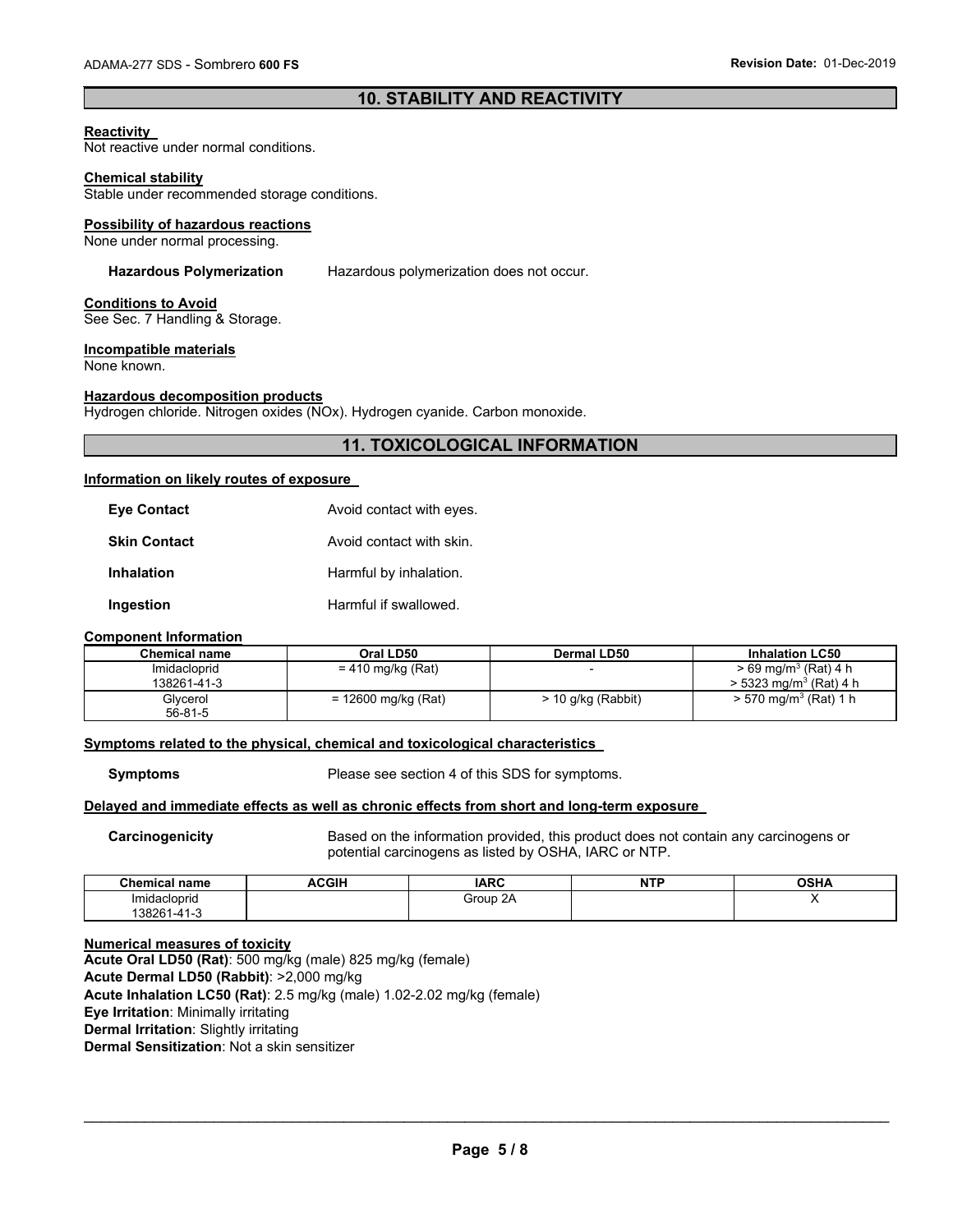### **12. ECOLOGICAL INFORMATION**

#### **Ecotoxicity**

Very toxic to aquatic life with long lasting effects. This product is highly toxic to bees exposed to direct treatment or residues on blooming crops or weeds. Do not apply this product or allow it to drift to blooming crops or weeds if bees are visiting the treatment area. This product is highly toxic to aquatic invertebrates. Apply this product only in accordance with this label.

| Chemical name | Algae/aguatic plants | Fish                                 | Crustacea                    |
|---------------|----------------------|--------------------------------------|------------------------------|
| Glvcerol      |                      | : 96 h Oncorhvnchus mvkiss<br>$51 -$ | 500: 24 h Daphnia magna mg/L |
| 56-81-5       |                      | mL/L LC50 static                     | EC50                         |

#### **Persistence/Degradability**

Not determined.

#### **Bioaccumulation**

There is no data for this product.

#### **Mobility**

| <b>Chemical name</b> | ---<br><b>tition</b><br>n.<br>coefficient<br>а     |
|----------------------|----------------------------------------------------|
| Glycerol             | 7C<br>$\overline{\phantom{0}}$<br>1. I V<br>$\sim$ |
| $56 - 81 - F$        |                                                    |

#### **Other Adverse Effects**

Not determined

### **13. DISPOSAL CONSIDERATIONS**

#### **Waste Treatment Methods**

| <b>Disposal of Wastes</b>     | Follow container label instructions for disposal of wastes generated during use in<br>compliance with the product label.<br>Dispose in accordance with all local, state/provincial and federal regulations.              |
|-------------------------------|--------------------------------------------------------------------------------------------------------------------------------------------------------------------------------------------------------------------------|
| <b>Contaminated Packaging</b> | Follow advice on product label.<br>Do not re-use empty containers.<br>Triple rinse containers.<br>Puncture container to avoid re-use.<br>Consult state and local regulations regarding the proper disposal of container. |

#### **14. TRANSPORT INFORMATION**

| <u>DOT</u>                                                                                                                               | Not regulated                                                                                                                                                                     |
|------------------------------------------------------------------------------------------------------------------------------------------|-----------------------------------------------------------------------------------------------------------------------------------------------------------------------------------|
| <b>IATA</b><br>UN number<br><b>Proper Shipping Name</b><br>Transport hazard class(es)<br><b>Packing Group</b><br><b>Description</b>      | UN3082<br>Environmentally hazardous substance, liquid, n.o.s. (Imidacloprid)<br>9<br>Ш<br>Yes                                                                                     |
| <b>IMDG</b><br>UN number<br><b>Proper Shipping Name</b><br>Transport hazard class(es)<br><b>Packing Group</b><br><b>Marine Pollutant</b> | UN3082<br>Environmentally hazardous substance, liquid, n.o.s. (Imidacloprid)<br>9<br>Ш<br>Yes                                                                                     |
| <b>TDG</b>                                                                                                                               | Section 1.45.1 of the TDG Regulations provides an exemption from documentation<br>and safety marks only for this product and only when transported by road or railway<br>vehicle. |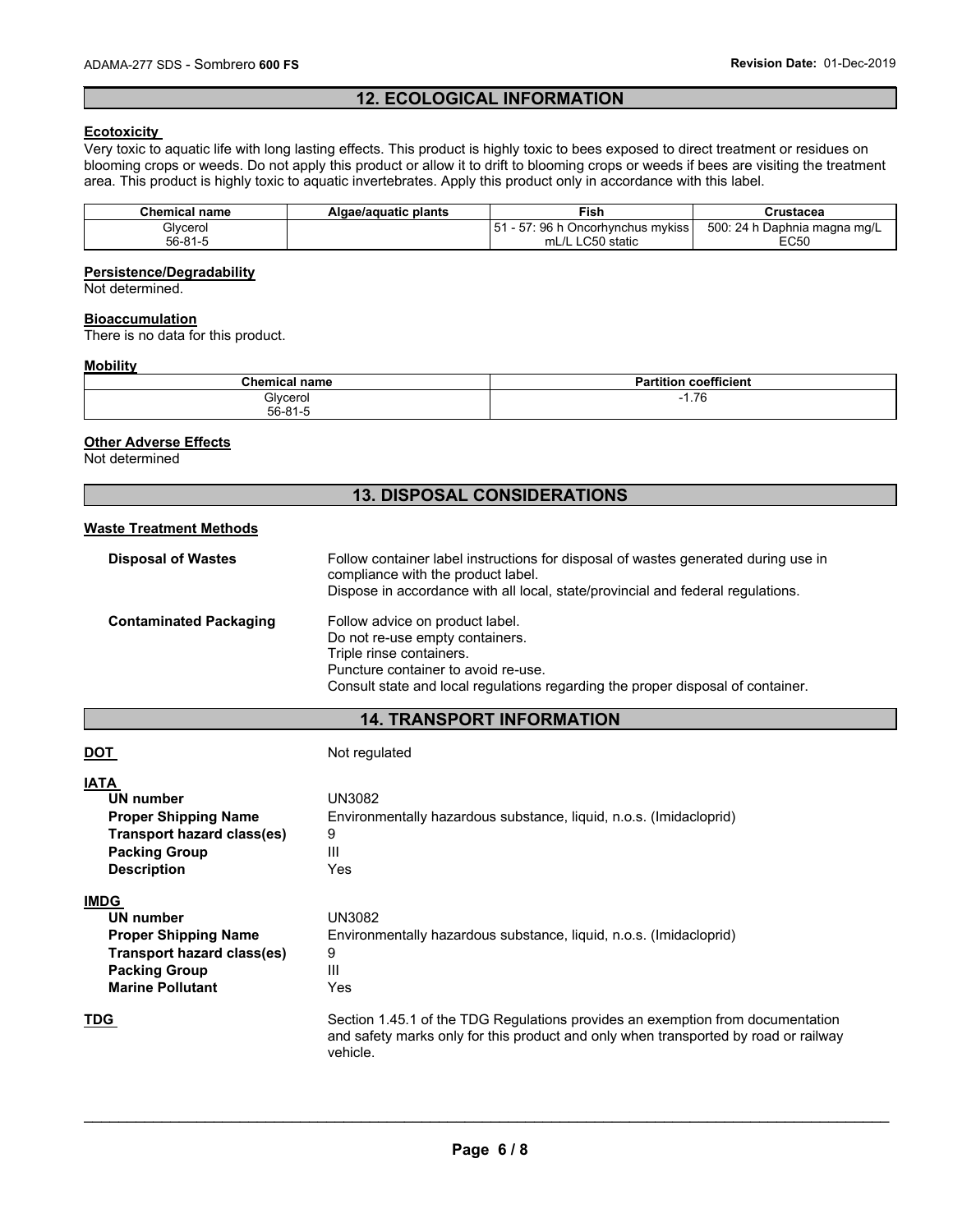#### **15. REGULATORY INFORMATION**

#### **International Inventories**

| <b>Chemical name</b> | <b>TSCA</b> | <b>DSL/NDSL</b> | <b>EINECS/</b><br><b>ELINCS</b> | <b>ENCS</b> | <b>IECSC</b> | <b>KECL</b> | <b>PICCS</b> | <b>AICS</b> |
|----------------------|-------------|-----------------|---------------------------------|-------------|--------------|-------------|--------------|-------------|
| Imidacloprid         |             |                 |                                 |             |              |             |              |             |
| Glvcerol             |             |                 |                                 |             |              |             |              |             |

**Legend:** 

*TSCA - United States Toxic Substances Control Act Section 8(b) Inventory* 

*DSL/NDSL - Canadian Domestic Substances List/Non-Domestic Substances List* 

*EINECS/ELINCS - European Inventory of Existing Chemical Substances/European List of Notified Chemical Substances* 

*ENCS - Japan Existing and New Chemical Substances* 

*IECSC - China Inventory of Existing Chemical Substances* 

*KECL - Korean Existing and Evaluated Chemical Substances* 

*PICCS - Philippines Inventory of Chemicals and Chemical Substances* 

*AICS - Australian Inventory of Chemical Substances* 

There are Canada-specific environmental requirements for handling, use and disposal of this pest control product that are indicated on the product label.

#### **Hazardous Products Regulations Information:**

This product has been classified in accordance with the amended *Hazardous Products Act* (HPA) and the Hazard Criteria of the *Hazardous Products Regulations* (HPR), and the SDS contains all the information required by the HPR.

#### **Hazardous Products Act Information:**

Pest control products, as defined in subsection 2(1) of the *Pest Control Products Act* (PCPA), are excluded from the application of the *Hazardous Products Act* (that is, pest control products are exempt from the supplier labelling and SDS requirements of the *Hazardous Products Act* and *Regulations*). This product has voluntarily been classified according to the WHMIS 2015 standard.

#### **Pest Control Products Act Registration Number:** 30505

Read the approved label, authorized under the Pest Control Products Act, prior to using or handling the pest control product.

#### **Product Statement**

This chemical is a pest control product registered and regulated by Health Canada's Pest Management Regulatory Agency and is subject to certain labelling requirements under the Pest Control Products Act. These requirements differ from the classification criteria and hazard information required for GHS-consistent safety data sheets. The following is the hazard information required on the pest control product label:

#### **PCPA Label Hazard Communications:**

WARNING POISON READ THE LABEL AND LEAFLET BEFORE USING. KEEP OUT OF REACH OF CHILDREN WARNING, CONTAINS THE ALLERGEN SOY

#### **Difference between SDS and pesticide label**

| <b>Hazardous Information Elements</b>        | <b>PCPA</b>                         | <b>SDS</b>                |
|----------------------------------------------|-------------------------------------|---------------------------|
| Signal Word(s)                               | <b>Warning Poison</b>               | Warning                   |
| Pictogram(s)                                 |                                     |                           |
| Hazard statement(s)<br>Acute toxicity - Oral | Harmful or fatal if swallowed.      | H302 Harmful if swallowed |
| Acute toxicity - Dermal                      | Harmful if absorbed through skin or | Avoid contact with skin   |
| Acute toxicity - Inhalation (Dusts/Mists)    | inhaled.                            | H332 Harmful if inhaled   |